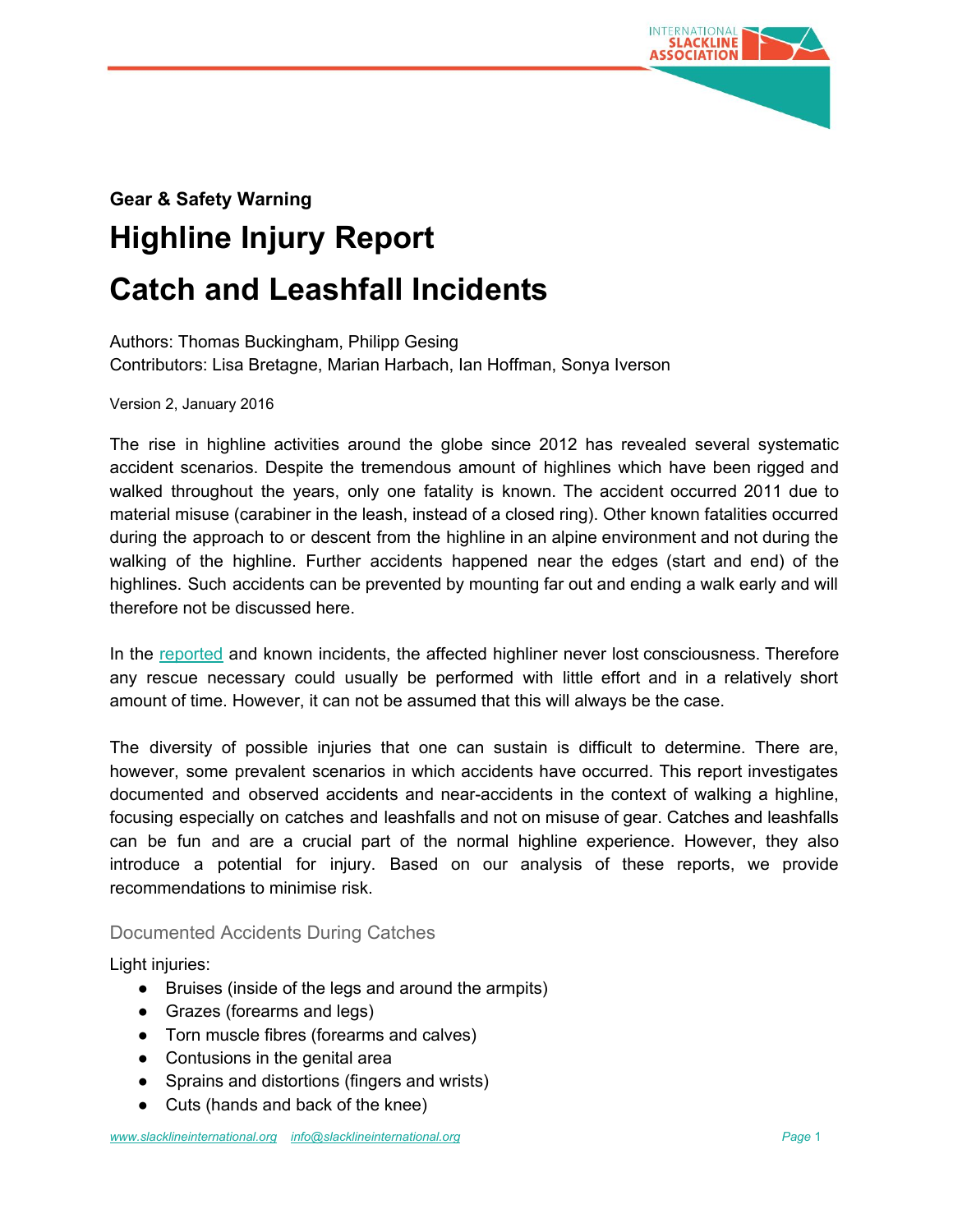

Severe injuries:

- Severe shoulder injuries (dislocated shoulders, torn rotator cuffs, etc.)
- Severe knee injuries (torn ligaments, tendons, etc.)
- Severe wrist injuries
- Broken bones (fingers)
- Broken nose

# Documented Accidents During Leashfalls

Light injuries:

- Bruises (inside of the legs and around the armpits)
- Light burns (calves)
- Hyperextended back

#### Severe injuries:

- Severed toe
- Broken bones (fingers, feet, arms, legs, collar bones and ribs)
- Ligament rupture (cruciate and intra-articular ligaments)

# Reported Causes

Observers report that most accidents happen due to one or more of the following circumstances:

- Highliner is not able to reliably walk a minimum of twice the length of the highline on ground (longline).
- Highliner is not able to reliably mount the highline (chongo, other sit-start, etc.)
- The previous leashfall and turning in the leash while hanging produced a tangle/loop in the leash
- Highliner is not paying attention to the position of the leash prior to and during the mount
- Highliner does not understand leash-handling and did not train it previous to the first highline attempts
- Highliner did not train to catch previous to the first highline attempts.
- Highliner is not prepared for the fall.
- Unfavorable weather conditions (fog, rain, cold, twilight, etc.)

# **Discussion**

Injuries appear to occur especially often during the first dozen times of highlining and when highliners attempt to walk lines that are too difficult for them. Intentional dynamic movements (surfs, jumps, etc.) also increase the chance of injury. **The most severe injuries were sustained by highliners who had not trained how to catch the line and/or handle their leash prior to their first highline experiences.**